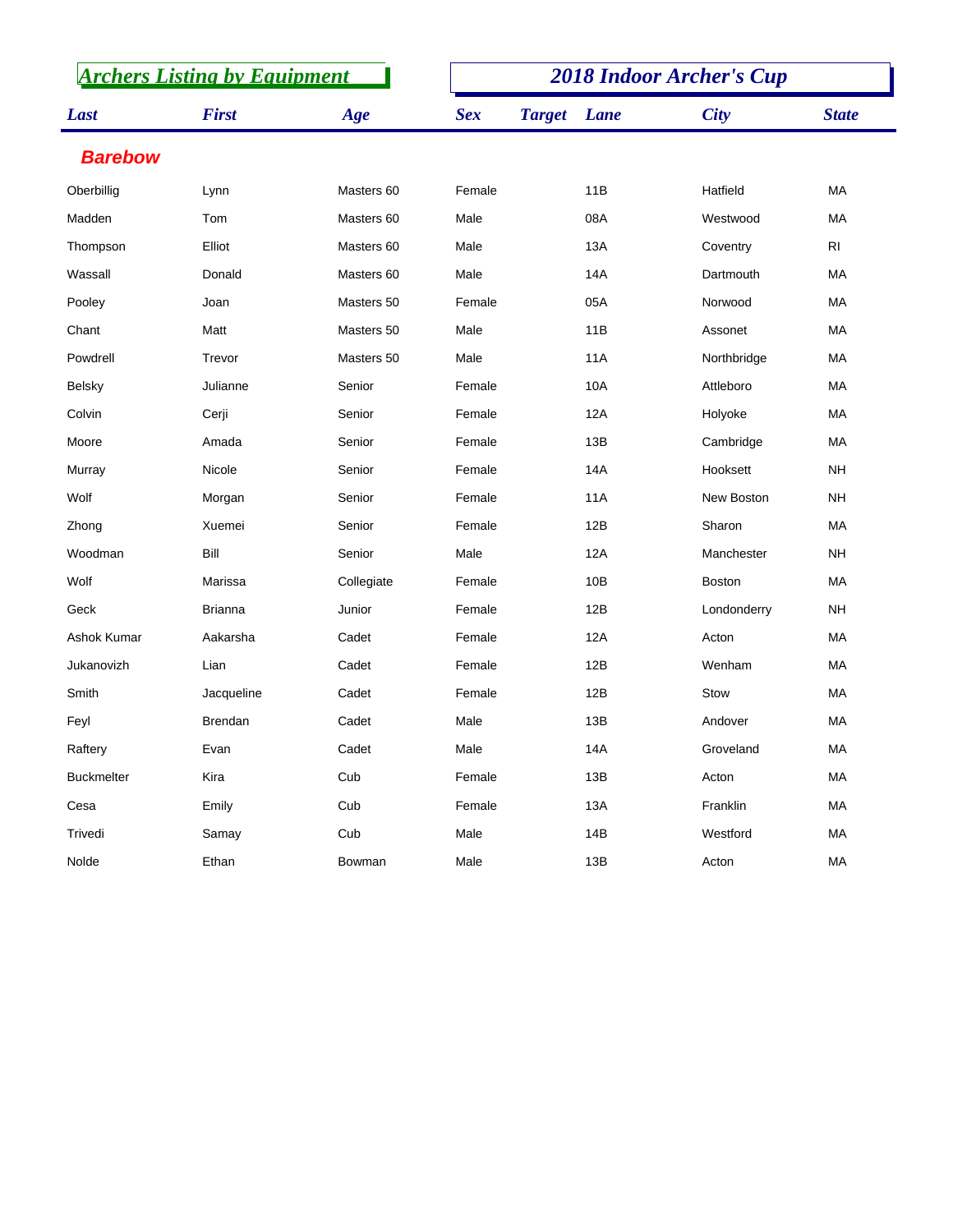| <b>Archers Listing by Equipment</b> |              |            | <b>2018 Indoor Archer's Cup</b> |               |            |                         |              |  |
|-------------------------------------|--------------|------------|---------------------------------|---------------|------------|-------------------------|--------------|--|
| Last                                | <b>First</b> | Age        | <b>Sex</b>                      | <b>Target</b> | Lane       | <b>City</b>             | <b>State</b> |  |
| <b>Compound</b>                     |              |            |                                 |               |            |                         |              |  |
| Gauvin                              | Ron          | Masters 60 | Male                            |               | 01A        | Milton                  | <b>NH</b>    |  |
| Jordan                              | Stephen      | Masters 60 | Male                            |               | 09B        | Exeter                  | <b>NH</b>    |  |
| Yerka                               | Michael      | Masters 60 | Male                            |               | 09A        | Douglas                 | MA           |  |
| Bacon                               | Margret      | Masters 50 | Female                          |               | 06A        | Douglas                 | MA           |  |
| Pooley                              | Joan         | Masters 50 | Female                          |               | 06A        | Norwood                 | MA           |  |
| Sarver                              | Carmen       | Masters 50 | Female                          |               | 07B        | Townsend                | <b>MA</b>    |  |
| <b>Besher</b>                       | Simon        | Masters 50 | Male                            |               | 08A        | Charleston              | MA           |  |
| Assens                              | Nathalie     | Senior     | Female                          |               | 10A        | <b>Brookline</b>        | MA           |  |
| Morin                               | Olivia       | Senior     | Female                          |               | 07A        | Norton                  | MA           |  |
| Szatela                             | Anna         | Senior     | Female                          |               | 07B        | Londonderry             | <b>NH</b>    |  |
| Carlise                             | Adam         | Senior     | Male                            |               | 10A        | Candia                  | <b>NH</b>    |  |
| Cunningham                          | Alan         | Senior     | Male                            |               | 11A        | Middleboro              | <b>MA</b>    |  |
| Finch                               | Ryan         | Senior     | Male                            |               | 12A        | Kington                 | MA           |  |
| Gates                               | <b>Barry</b> | Senior     | Male                            |               | 09A        | Middleboro              | <b>MA</b>    |  |
| Krampitz                            | Jay          | Senior     | Male                            |               | 10A        | Avon                    | <b>MA</b>    |  |
| Mills                               | Joseph       | Senior     | Male                            |               | 11B        | Middleboro              | MA           |  |
| Santos                              | Joseph       | Senior     | Male                            |               | 10B        | Norfolk                 | <b>MA</b>    |  |
| Trubiano                            | Adam         | Senior     | Male                            |               | 10B        | <b>Marshfield Hills</b> | MA           |  |
| Verhaegen                           | Justin       | Senior     | Male                            |               | 08A        | Middleboro              | MA           |  |
| Huff                                | <b>Brett</b> | Junior     | Male                            |               | 09A        | Sterling                | МA           |  |
| Gates                               | Alix         | Cadet      | Female                          |               | 05B        | Middleboro              | MA           |  |
| Twohig                              | Megan        | Cadet      | Female                          |               | 06B        | Taunton                 | MA           |  |
| Vaillancourt                        | Sophia       | Cadet      | Female                          |               | 11B        | Manchester              | <b>NH</b>    |  |
| Celli                               | Dylan        | Cadet      | Male                            |               | 07A        | Sutton                  | MA           |  |
| Fuller                              | Isaac        | Cadet      | Male                            |               | 09A        | Lancaster               | <b>NH</b>    |  |
| Harlow                              | Zachary      | Cadet      | Male                            |               | <b>11A</b> | <b>Buzzards Bay</b>     | MA           |  |
| Mason                               | Konnor       | Cadet      | Male                            |               | 10B        | Merrimac                | <b>NH</b>    |  |
| Piotrowski                          | Gavin        | Cadet      | Male                            |               | 09B        | Hookset                 | <b>NH</b>    |  |
| Weikel                              | Mark         | Cadet      | Male                            |               | 08B        | Weymouth                | MA           |  |
| Gillan                              | Callie       | Cub        | Female                          |               | 05A        | Rockland                | MA           |  |
| Murphy                              | Patrick      | Cub        | Male                            |               | 06A        | Avon                    | MA           |  |
| O'Connell                           | Weylan       | Cub        | Male                            |               | 08B        | Franklin                | MA           |  |
| Kazakov                             | Sebastian    | Bowman     | Male                            |               | 07A        | Plymouth                | MA           |  |
| Paiva                               | Andrew       | Bowman     | Male                            |               | 10A        | Seabrook                | <b>NH</b>    |  |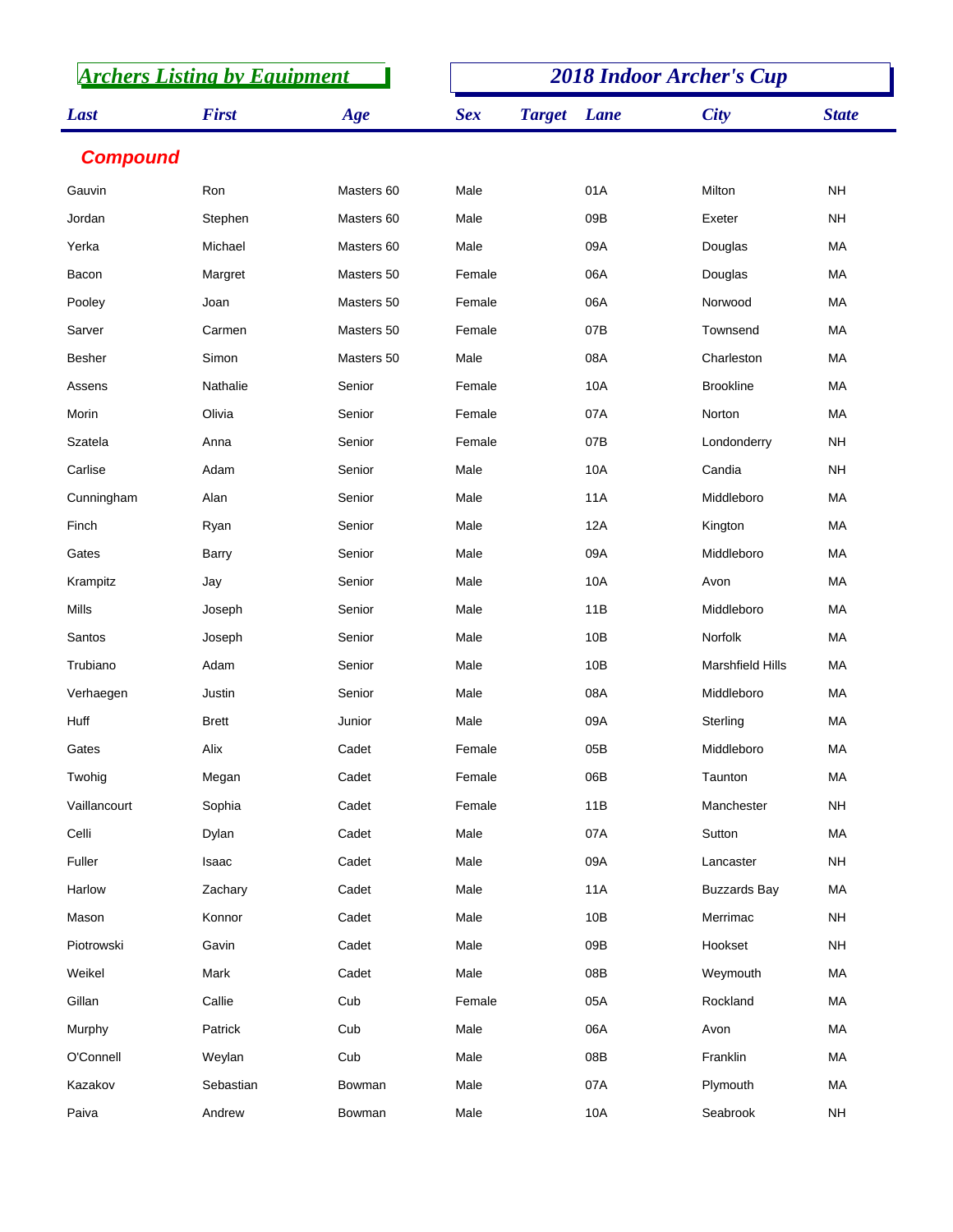| <b>Archers Listing by Equipment</b> |                  |            | <b>2018 Indoor Archer's Cup</b> |               |            |                  |                 |  |
|-------------------------------------|------------------|------------|---------------------------------|---------------|------------|------------------|-----------------|--|
| Last                                | <b>First</b>     | Age        | <b>Sex</b>                      | <b>Target</b> | Lane       | <b>City</b>      | <b>State</b>    |  |
| <b>Recurve</b>                      |                  |            |                                 |               |            |                  |                 |  |
| Cote                                | Jacques          | Masters 60 | Male                            |               | 04B        | Milford          | MA              |  |
| Guilbert                            | Kim              | Masters 60 | Male                            |               | 02A        | Walpole          | МA              |  |
| Sarver                              | David            | Masters 60 | Male                            |               | 05A        | Townsend         | MA              |  |
| Thompson                            | Elliot           | Masters 60 | Male                            |               | 04B        | Coventy          | R <sub>l</sub>  |  |
| Botsford-Milne                      | Catherine        | Masters 50 | Female                          |               | 07B        | Foxboro          | MA              |  |
| Droney                              | Siobhan          | Masters 50 | Female                          |               | 04A        | Manchester       | <b>NH</b>       |  |
| Gauvin                              | Patrica          | Masters 50 | Female                          |               | 01B        | Milton           | <b>NH</b>       |  |
| Maietta                             | <b>Barbara</b>   | Masters 50 | Female                          |               | 07A        | Wayland          | МA              |  |
| Martin                              | Riani            | Masters 50 | Female                          |               | 01A        | Nashua           | <b>NH</b>       |  |
| Paxson                              | Paula            | Masters 50 | Female                          |               | 06A        | Grafton          | МA              |  |
| Vaccaro                             | Elizabeth        | Masters 50 | Female                          |               | 04A        | Westwood         | MA              |  |
| Gladstone                           | Carl             | Masters 50 | Male                            |               | 03B        | Sharon           | МA              |  |
| Goodman                             | <b>Bob</b>       | Masters 50 | Male                            |               | 03B        | North Andover    | MA              |  |
| Greiman                             | Jeffrey          | Masters 50 | Male                            |               | 03A        | Boylston         | МA              |  |
| Schackart                           | Frank            | Masters 50 | Male                            |               | 03B        | Londonderry      | <b>NH</b>       |  |
| Chamberlain                         | Andrea           | Senior     | Female                          |               | 09B        | Woonsocket       | R <sub>l</sub>  |  |
| Kennedy                             | Kathleen         | Senior     | Female                          |               | 05A        | <b>Billerica</b> | MA              |  |
| Smith                               | Hannah M         | Senior     | Female                          |               | 02B        | Manchester       | <b>NH</b>       |  |
| Whitney                             | Kerri            | Senior     | Female                          |               | 04B        | Nashua           | <b>NH</b>       |  |
| Daniels                             | Jeffrey          | Senior     | Male                            |               | 05B        | Sharon           | MA              |  |
| DiStefano                           | Sean             | Senior     | Male                            |               | 02B        | Canton           | MA              |  |
| Jackson                             | Benjamin         | Senior     | Male                            |               | 12A        | Waltham          | MA              |  |
| Martel                              | Mikey            | Senior     | Male                            |               | <b>11A</b> | Goffstown        | <b>NH</b>       |  |
| McKay                               | Lawrence "Rusty" | Senior     | Male                            |               | 02A        | Walpole          | MA              |  |
| Mongeau                             | Dan              | Senior     | Male                            |               | 02B        | Sterling         | MA              |  |
| Regensburger                        | Udo              | Senior     | Male                            |               | 04A        | Marlborough      | MA              |  |
| Milne                               | Arlyss           | Junior     | Female                          |               | 09A        | Foxboro          | MA              |  |
| Neveux                              | Hope             | Junior     | Female                          |               | 05B        | Concord          | $\mathsf{NH}\,$ |  |
| Regensburger                        | Megan            | Junior     | Female                          |               | 08A        | Marlboro         | MA              |  |
| Tabit                               | Hana             | Junior     | Female                          |               | 14B        | Westport         | MA              |  |
| Maietta                             | Christopher      | Junior     | Male                            |               | 03A        | Wayland          | MA              |  |
| Bouffard                            | Lindsey          | Cadet      | Female                          |               | 08B        | Concord          | <b>NH</b>       |  |
| Fontaine                            | Haley            | Cadet      | Female                          |               | 07B        | Manville         | R <sub>l</sub>  |  |
| Hernandez                           | Catherine        | Cadet      | Female                          |               | 06A        | Stow             | MA              |  |
| McKay                               | Samatha          | Cadet      | Female                          |               | 06B        | Walpole          | MA              |  |